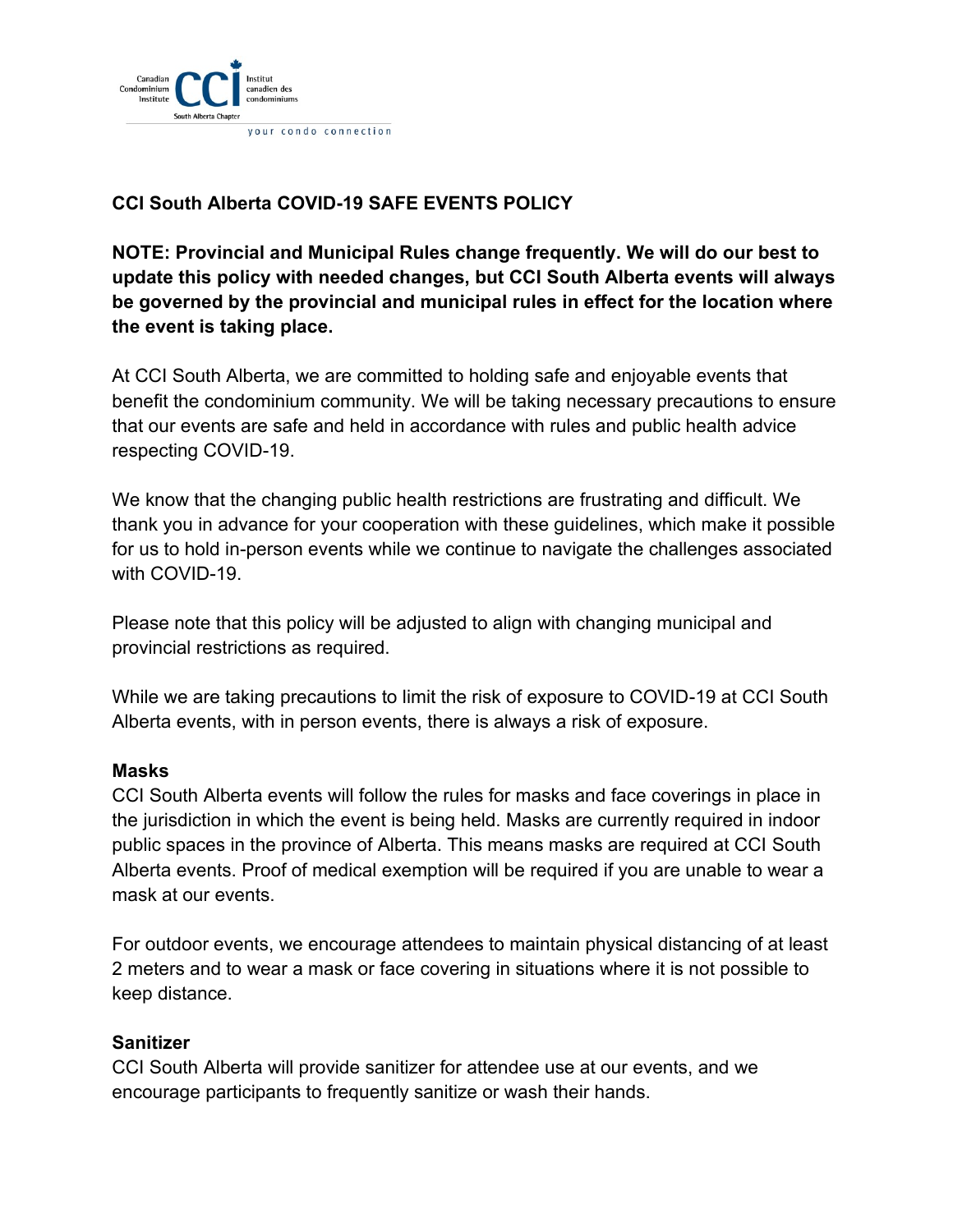

# **Physical distancing**

In accordance with public health advice on how to limit the spread of COVID-19, we will be taking steps to ensure that participants can maintain physical distancing of 2 meters at indoor events.

### **Rules for Symptomatic Individuals**

Individuals who develop a fever, cough, shortness of breath, loss of taste or smell, sore throat, or runny nose or who test positive for COVID-19 in the 10 days leading up to an event are prohibited from attending CCI South Alberta events while they are symptomatic. Individuals who are not able to attend a CCI South Alberta event because they develop the listed symptoms are eligible for a full refund if they

- a) Refrain from attending the event in whole
- b) Contact CCI South Alberta no later than 24 hours after the event to alert us of the cancellation.

Where practicable, CCI South Alberta will make efforts to provide content or access in alternative formats. CCI South Alberta makes no guarantee that content or access will be available in formats other than in person attendance at events.

Individuals who are presenting with a fever, cough, shortness of breath, loss of taste or smell, sore throat or runny nose at a CCI South Alberta event will be asked to leave and will be provided with a voucher equivalent to their registration fee that can be put toward future CCI South Alberta events and services.

### **Restriction Exemption Program/Proof of Vaccine Requirements**

CCI South Alberta events will follow the policy with respect to the requirement to provide proof of vaccination or proof of a negative COVID test within the past 72 hours. Information on these requirements will be shared with registration information.

Please note that the building our office is located in requires proof of vaccination or proof of a negative COVID test within the past 72 hours.

# **Communications Protocol for COVID-19 exposure at CCI Events**

While we are taking precautions to limit the risk of exposure to COVID-19 at CCI South Alberta events, with in person events, there is always a risk of exposure.

If you test positive for COVID-19 within 10 days of attending a CCI South Alberta event, we request that you notify us by calling 403-253-9082 or emailing [admin@ccisouthalberta.com](mailto:admin@ccisouthalberta.com) so that we can support responsible communications to